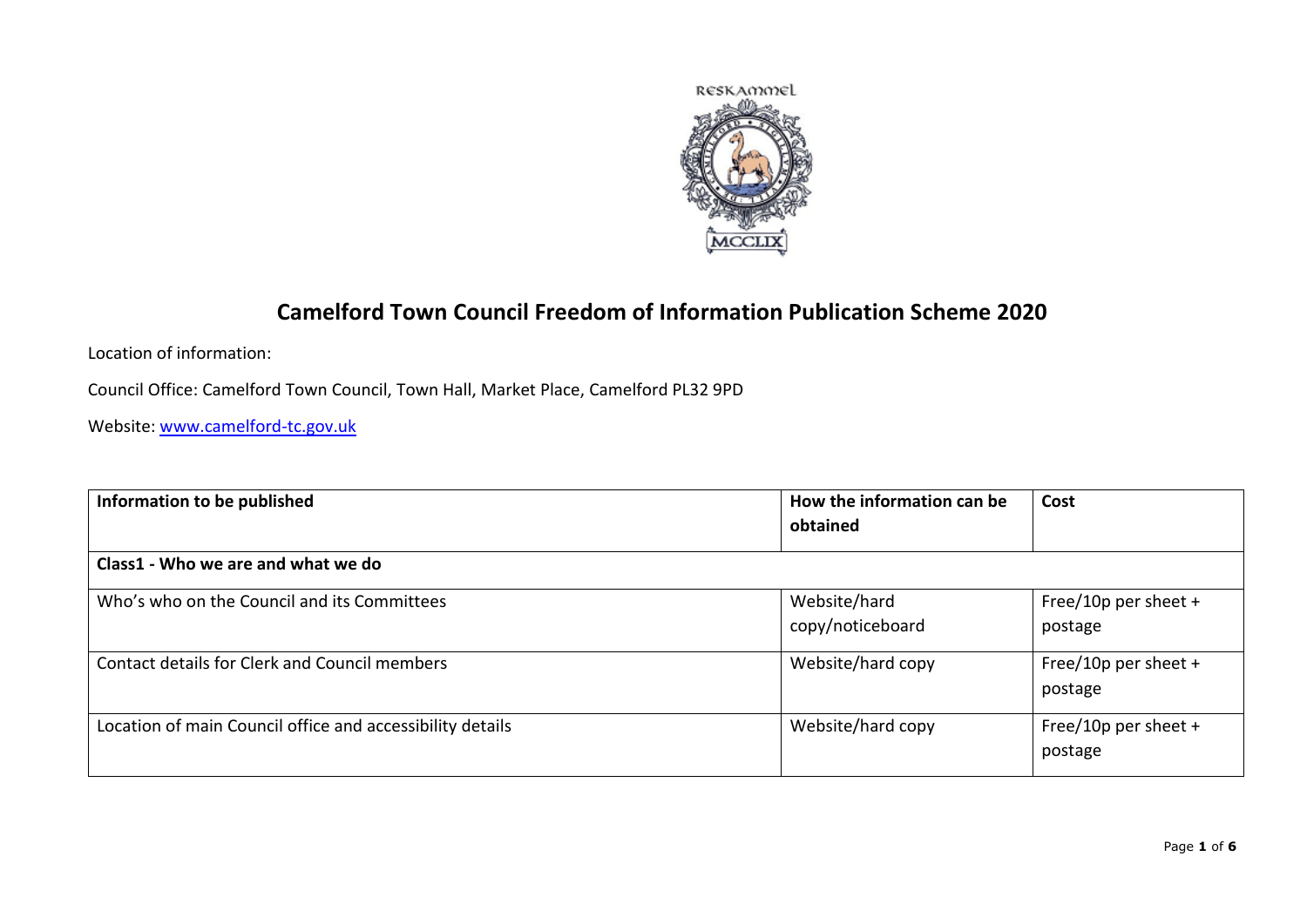| <b>Staffing structure (Transparency Code)</b>                               | Website/hard        | Free/10p per sheet +    |
|-----------------------------------------------------------------------------|---------------------|-------------------------|
|                                                                             | copy/noticeboard    | postage                 |
|                                                                             |                     |                         |
|                                                                             |                     |                         |
| Class 2 - What we spend and how we spend it                                 |                     |                         |
| For current and previous financial year                                     |                     |                         |
| Annual return form and report by auditor                                    | Hard copy           | 10p per sheet + postage |
| <b>Finalised budget</b>                                                     | Hard copy           | 10p per sheet + postage |
| Precept (Transparency Code)                                                 | Website/hard copy   | Free/10p per sheet +    |
|                                                                             |                     | postage                 |
| <b>Financial Standing Orders and Regulations</b>                            | Website/hard copy   | Free/10p per sheet +    |
|                                                                             |                     | postage                 |
| Grants given and received (Transparency Code)                               | Website/Hard copy   | 10p per sheet + postage |
| List of current contracts awarded and value of contract (Transparency Code) | Hard copy           | 10p per sheet + postage |
| Mayor's allowances and expenses                                             | Hard copy (minutes) | 10p per sheet + postage |
| Class 3 - What our priorities are and how we are doing                      |                     |                         |
| For current and previous year                                               |                     |                         |
| Annual Report to Parish or Community Meeting                                | Website/hard copy   | Free/10p per sheet +    |
|                                                                             |                     | postage                 |
| Class 4 - How we make decisions                                             |                     |                         |
| For current and previous council year                                       |                     |                         |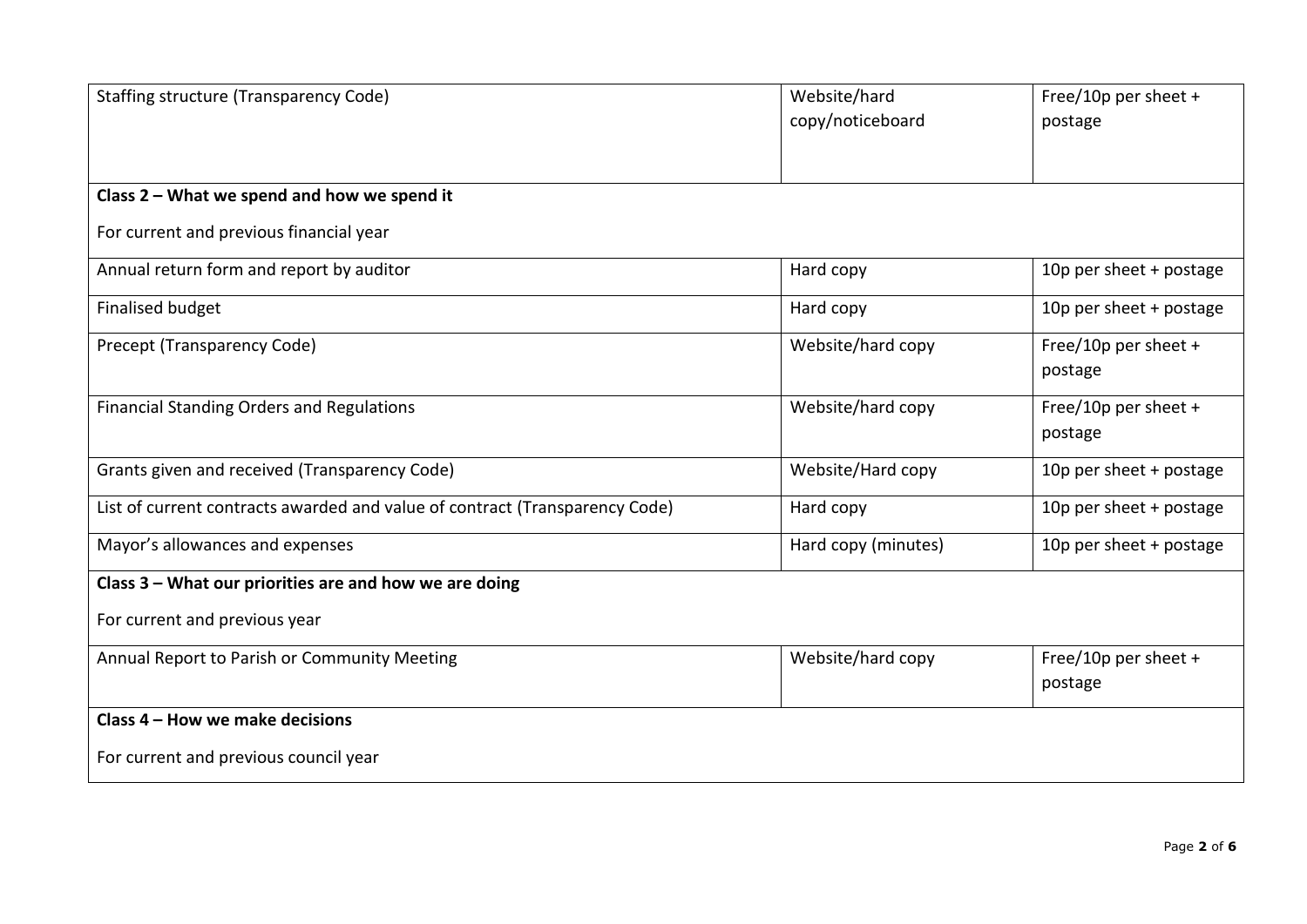| Timetable of meetings (Council and any committee/sub-committee meetings and parish       | Website/hard      | Free/10p per sheet +    |
|------------------------------------------------------------------------------------------|-------------------|-------------------------|
| meetings)                                                                                | copy/noticeboards | postage                 |
| Agendas of meetings (as above)                                                           | Website/hard      | Free/10p per sheet +    |
|                                                                                          | copy/noticeboards | postage                 |
| Minutes of meetings (as above) - Note this will exclude information that is properly     | Website/hard      | Free/10p per sheet +    |
| regarded as private to the meeting.                                                      | copy/noticeboard  | postage                 |
| Reports presented to council meetings - Note this will exclude information that is       | Website/hard copy | Free/10p per sheet +    |
| properly regarded as private to the meeting.                                             |                   | postage                 |
| Responses to consultation papers                                                         | Website/hard copy | Free/10p per sheet +    |
|                                                                                          |                   | postage                 |
| Responses to planning applications                                                       | Website/hard copy | Free/10p per sheet +    |
|                                                                                          |                   | postage                 |
| Car Parking Bye-law (due to be updated April 2019)                                       | Hard copy         | 10p per sheet + postage |
| Class 5 - Our policies and procedures                                                    |                   |                         |
| Current information only                                                                 |                   |                         |
| Policies and procedures for the conduct of council business:                             | Website/hard copy | Free/10p per sheet +    |
| Procedural standing orders                                                               |                   | postage                 |
| Delegated authority in respect of officers                                               |                   |                         |
| Code of Conduct                                                                          |                   |                         |
| Policies and procedures for the provision of services and about the employment of staff: | Website/hard copy | Free/10p per sheet +    |
| Governance and Accountability                                                            |                   | postage                 |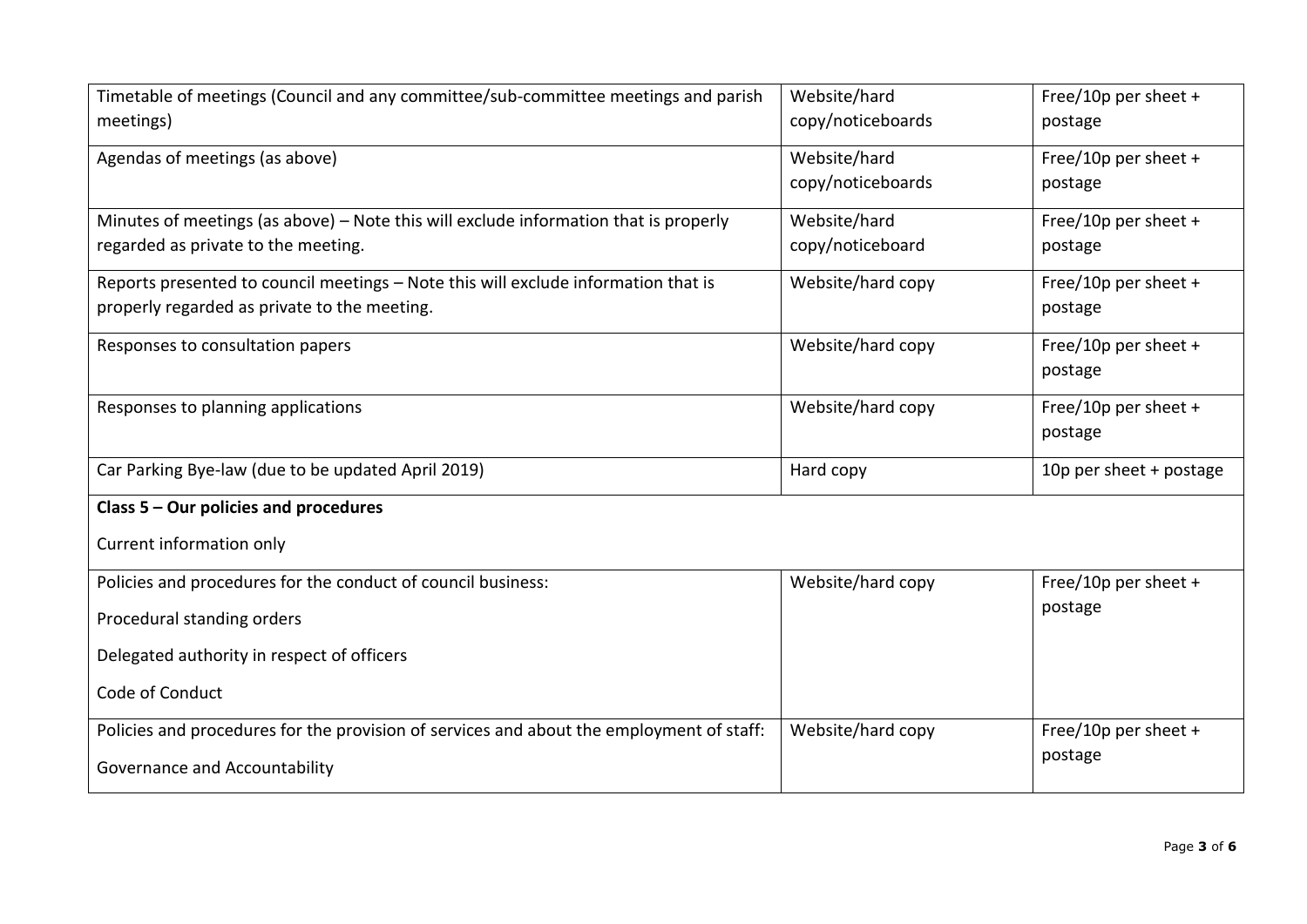| Privacy and Terms of Use                                                 |                                                |                                 |
|--------------------------------------------------------------------------|------------------------------------------------|---------------------------------|
| <b>Grants Policy</b>                                                     |                                                |                                 |
| <b>Broadcasting/Social Media at Meetings</b>                             |                                                |                                 |
| <b>Risk Assessment and Management</b>                                    |                                                |                                 |
| <b>Safeguarding Policy</b>                                               |                                                |                                 |
| <b>Pre-Application Protocol</b>                                          |                                                |                                 |
| LGPS Employees Discretion Policy                                         |                                                |                                 |
| <b>Allotment Tenancy Agreement</b>                                       |                                                |                                 |
| <b>Guidelines to Keeping Hens</b>                                        |                                                |                                 |
| Complaints procedures                                                    |                                                |                                 |
| Records management policies (records retention, destruction and archive) | Website/hard copy                              | Free/10p per sheet +<br>postage |
| <b>Data protection policies</b>                                          | Website/hard copy                              | Free/10p per sheet +<br>postage |
| Schedule of charges (for the publication of information)                 | Website/hard copy                              | Free                            |
| Class $6$ – Lists and Registers                                          |                                                |                                 |
| Currently maintained lists and registers only                            |                                                |                                 |
| Assets register                                                          | By inspection                                  | Free                            |
| Register of members' interests                                           | Website $-$                                    | Free                            |
|                                                                          | https://www.cornwall.gov.uk/<br>community-and- |                                 |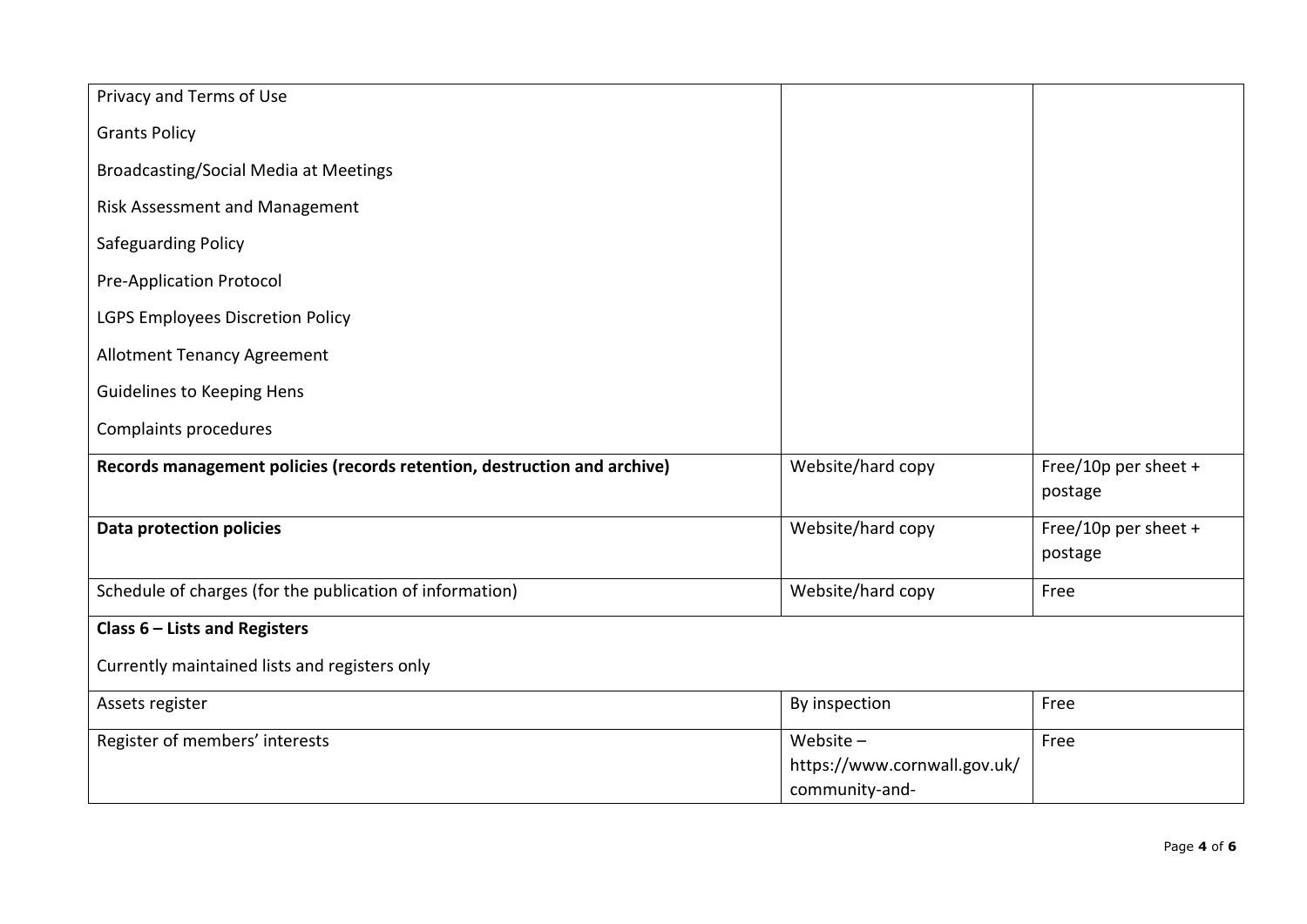|                                                                                       | living/communities-and-<br>devolution/community-<br>networks/camelford/camelfor<br>d-community-network-town-<br>and-parish- |                                 |
|---------------------------------------------------------------------------------------|-----------------------------------------------------------------------------------------------------------------------------|---------------------------------|
|                                                                                       | councils/camelford-town-<br>council/                                                                                        |                                 |
| Register of gifts and hospitality                                                     | By inspection                                                                                                               | Free                            |
| Class $7$ – The services we offer                                                     |                                                                                                                             |                                 |
| Current information only                                                              |                                                                                                                             |                                 |
| Allotments                                                                            | Website/hard copy                                                                                                           | Free/10p per sheet +<br>postage |
| Parks, playing fields and recreational facilities                                     | Website/hard copy                                                                                                           | Free/10p per sheet +<br>postage |
| Seating, litter bins, memorials and lighting                                          | Website/hard copy                                                                                                           | Free/10p per sheet +<br>postage |
| <b>Bus shelters</b>                                                                   | Website/hard copy                                                                                                           | Free/10p per sheet +<br>postage |
| Public conveniences                                                                   | Website/hard copy                                                                                                           | Free/10p per sheet +<br>postage |
| Services for which the council is entitled to recover a fee, together with those fees | Website/hard copy                                                                                                           | Free/10p per sheet +<br>postage |